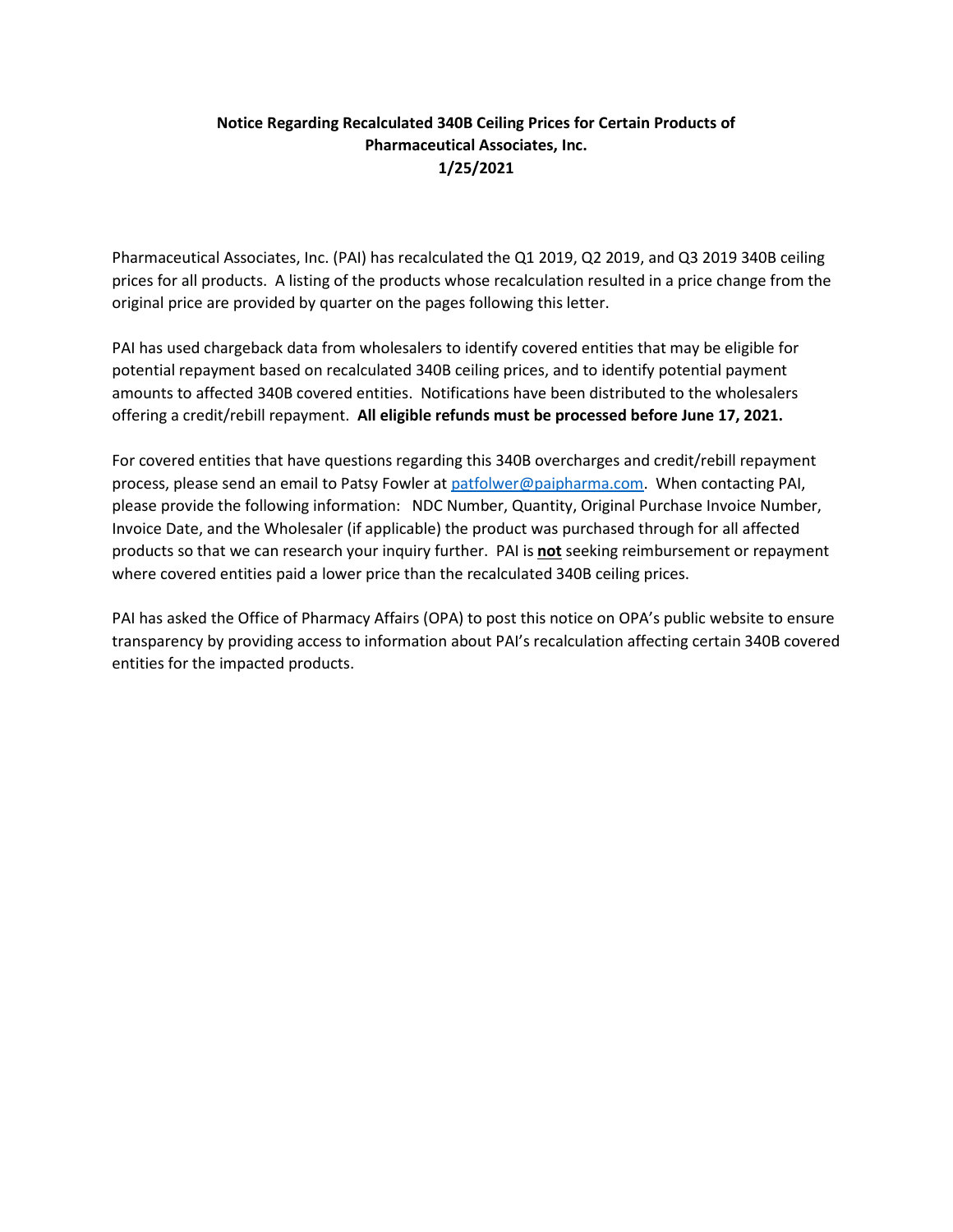| Q1 2019    |                                                               |            |                                                                       |
|------------|---------------------------------------------------------------|------------|-----------------------------------------------------------------------|
| <b>NDC</b> | <b>Description</b>                                            | <b>NDC</b> | <b>Description</b>                                                    |
| 121043130  | MILK of MAGNESIA 8%<br><b>SUSPENSION</b>                      | 121079916  | LEVETIRACETAM ORAL<br>SOLUTION                                        |
| 121048900  | DIPHENHYDRAMINE HCL ORAL<br>SOLUTION                          | 121085416  | <b>Sulfatrim Pediatric Suspension</b>                                 |
| 121050400  | <b>ACETAMINOPHEN &amp; CODEINE</b><br>PHOSPHATE ORAL SOLUTION | 121097800  | DIPHENHYDRAMINE HCL ORAL<br>SOLUTION                                  |
| 121050404  | <b>ACETAMINOPHEN &amp; CODEINE</b><br>PHOSPHATE ORAL SOLUTION | 121100800  | <b>ACETAMINOPHEN &amp; CODEINE</b><br>PHOSPHATE ORAL SOLUTION         |
| 121050416  | <b>ACETAMINOPHEN &amp; CODEINE</b><br>PHOSPHATE ORAL SOLUTION | 121115400  | LACTULOSE SOLUTION                                                    |
| 121052710  | MILK of MAGNESIA<br><b>CONCENTRATE 24%</b><br>SUSPENSION      | 121115440  | LACTULOSE SOLUTION                                                    |
| 121054410  | DOCUSATE SODIUM LIQUID                                        | 121119000  | SODIUM CITRATE and CITRIC<br>ACID ORAL SOLUTION                       |
| 121057616  | METOCLOPRAMIDE ORAL<br>SOLUTION                               | 121127600  | <b>GUAIFENESIN SYRUP and</b><br>DEXTROMETHORPHAN                      |
| 121057708  | LACTULOSE SOLUTION USP                                        | 121131400  | <b>ACETAMINOPHEN ORAL</b><br>SOLUTION                                 |
| 121057716  | LACTULOSE SOLUTION                                            | 121135000  | VALPROIC ACID ORAL SOLUTION                                           |
| 121057732  | LACTULOSE SOLUTION USP                                        | 121148800  | <b>GUAIFENESIN ORAL SOLUTION</b>                                      |
| 121058104  | HALOPERIDOL ORAL SOLUTION<br>(CONCENTRATE)                    | 121154440  | <b>HYDROCODONE BITARTRATE &amp;</b><br>ACETAMINOPHEN ORAL<br>SOLUTION |
| 121058105  | HALOPERIDOL ORAL SOLUTION<br>(CONCENTRATE)                    | 121155000  | <b>GUAIFENESIN AND CODEINE</b><br>PHOSPHATE ORAL SOLN                 |
| 121059500  | SODIUM CITRATE and CITRIC<br>ACID ORAL SOLUTION               | 121157610  | METOCLOPRAMIDE ORAL<br>SOLUTION                                       |
| 121059516  | SODIUM CITRATE and CITRIC<br>ACID ORAL SOLUTION               | 121174400  | <b>GUAIFENESIN ORAL SOLUTION</b>                                      |
| 121063800  | <b>GUAIFENESIN SYRUP and</b><br>DEXTROMETHORPHAN              | 121176030  | MAG-AL LIQUID                                                         |
| 121064610  | AMANTADINE HCL ORAL<br>SOLUTION                               | 121176130  | MAG-AL PLUS with<br><b>SIMETHICONE</b>                                |
| 121064616  | AMANTADINE HCL ORAL<br>SOLUTION                               | 121176230  | MAG-AL PLUS XS with<br><b>SIMETHICONE</b>                             |
| 121065304  | FLUPHENAZINE HCL ORAL<br>SOLUTION (CONCENTRATE)               | 121177500  | <b>GUAIFENESIN AND CODEINE</b><br>PHOSPHATE ORAL SOLN                 |
| 121065402  | <b>FLUPHENAZINE HCL ELIXIR</b>                                | 121178100  | CHILDREN'S ACETAMINOPHEN<br>ORAL SUSPENSION                           |
| 121065700  | ACETAMINOPHEN ORAL<br>SOLUTION                                | 121183605  | CHILDREN'S IBUPROFEN ORAL<br>SUSPENSION                               |
| 121065816  | TRIHEXYPHENIDYL HCL ELIXIR                                    | 121197100  | ACETAMINOPHEN ORAL<br>SOLUTION                                        |
| 121067016  | ETHOSUXIMIDE ORAL SOLUTION                                    | 121223200  | <b>GUAIFENESIN ORAL SOLUTION</b>                                      |
| 121067516  | VALPROIC ACID ORAL SOLUTION                                   | 121231640  | <b>HYDROCODONE BITARTRATE &amp;</b><br>ACETAMINOPHEN ORAL<br>SOLUTION |
| 121067616  | POTASSIUM CITRATE and CITRIC<br>ACID ORAL SOLUTION            | 121457740  | LACTULOSE SOLUTION                                                    |
| 121067716  | TRICITRATES SF ORAL SOLUTION                                  | 121467500  | VALPROIC ACID ORAL SOLUTION                                           |
| 121067816  | NORTRIPTYLINE<br><b>HYDROCHLORIDE ORAL</b><br>SOLUTION        | 121467540  | VALPROIC ACID ORAL SOLUTION                                           |
| 121072104  | FLUOXETINE ORAL SOLUTION                                      | 121472105  | FLUOXETINE ORAL SOLUTION                                              |
| 121072716  | RANITIDINE SYRUP (Ranitidine<br>Oral Solution USP)            | 121472710  | RANITIDINE SYRUP (Ranitidine<br>Oral Solution USP)                    |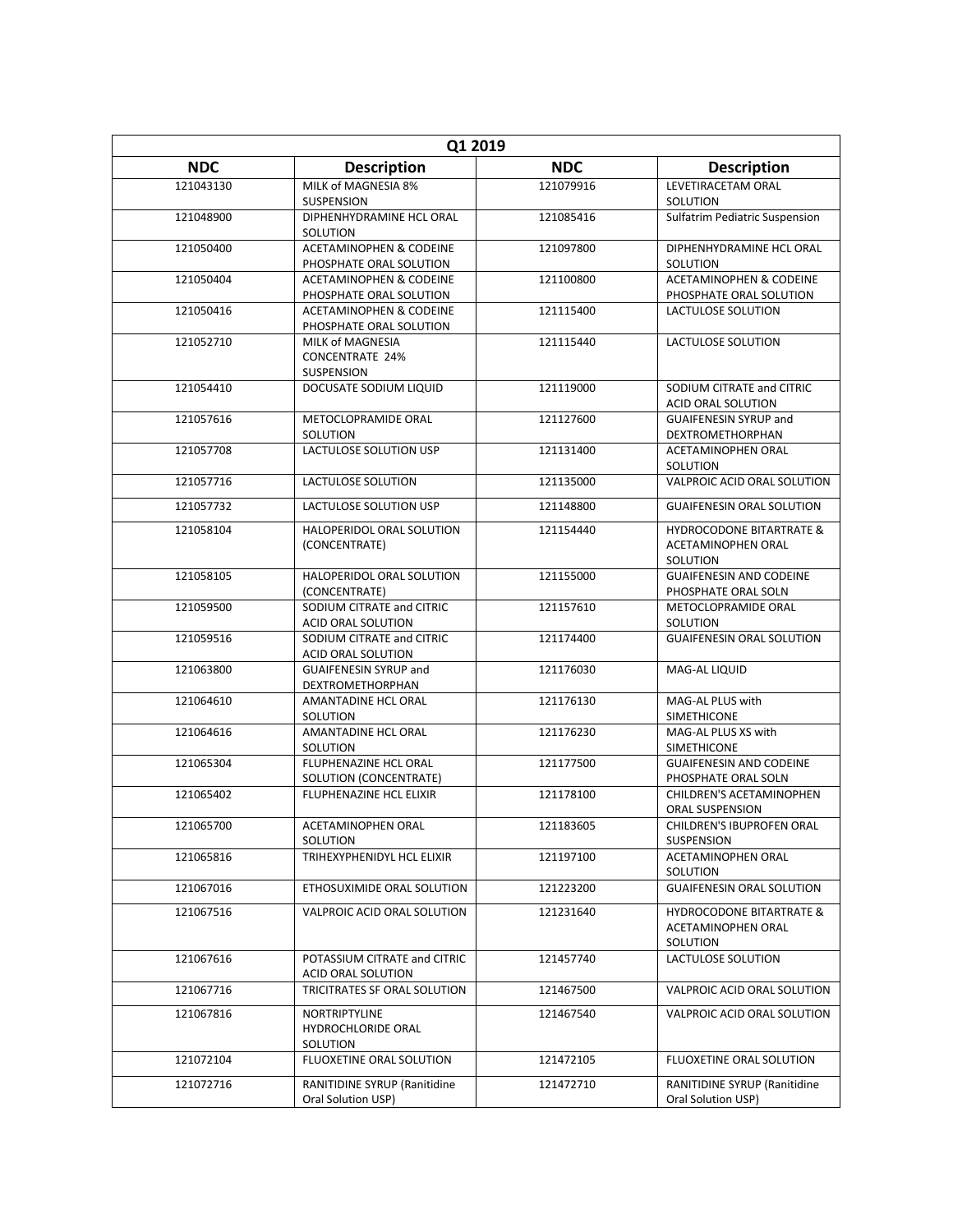| Q1 2019 Continued |                                                                              |            |                                                                                         |
|-------------------|------------------------------------------------------------------------------|------------|-----------------------------------------------------------------------------------------|
| <b>NDC</b>        | <b>Description</b>                                                           | <b>NDC</b> | <b>Description</b>                                                                      |
| 121074740         | <b>SUCRALFATE SUSPENSION</b>                                                 | 121476605  | CALCIUM CARBONATE ORAL<br><b>SUSPENSION</b>                                             |
| 121075908         | PREDNISOLONE SODIUM<br>PHOSPHATE ORAL SOLUTION                               | 121477240  | <b>HYDROCODONE BITARTRATE &amp;</b><br><b>ACETAMINOPHEN ORAL</b><br>SOLUTION            |
| 121076616         | CALCIUM CARBONATE ORAL<br><b>SUSPENSION</b>                                  | 121477440  | <b>IBUPROFEN ORAL SUSPENSION</b>                                                        |
| 121077001         | LORAZEPAM ORAL SOLUTION                                                      | 121477600  | MEGESTROL ACETATE ORAL<br><b>SUSPENSION</b>                                             |
| 121077204         | <b>HYDROCODONE BITARTRATE &amp;</b><br><b>ACETAMINOPHEN ORAL</b><br>SOLUTION | 121477640  | MEGESTROL ACETATE ORAL<br><b>SUSPENSION</b>                                             |
| 121077216         | <b>HYDROCODONE BITARTRATE &amp;</b><br><b>ACETAMINOPHEN ORAL</b><br>SOLUTION | 121479940  | LEVETIRACETAM ORAL<br>SOLUTION                                                          |
| 121077308         | PREDNISOLONE SODIUM<br>PHOSPHATE 10mg/5mL OS                                 | 121481000  | NYSTATIN ORAL SUSPENSION                                                                |
| 121077504         | <b>GUAIFENESIN AND CODEINE</b><br>PHOSPHATE ORAL SOLN                        | 121481040  | NYSTATIN ORAL SUSPENSION                                                                |
| 121077508         | <b>GUAIFENESIN CODEINE SYRUP</b>                                             | 121481140  | <b>HYDROCODONE BITARTRATE &amp;</b><br><b>HOMATROPINE</b><br><b>METHYLBROMIDE SYRUP</b> |
| 121077516         | <b>GUAIFENESIN AND CODEINE</b><br>PHOSPHATE ORAL SOLN                        | 121482040  | THEOPHYLLINE ORAL SOLUTION                                                              |
| 121077708         | PREDNISOLONE SODIUM<br>PHOSPHATE 20mg/5mL OS                                 | 121483940  | OXYCODONE HYDROCHLORIDE<br><b>ORAL SOLUTION</b>                                         |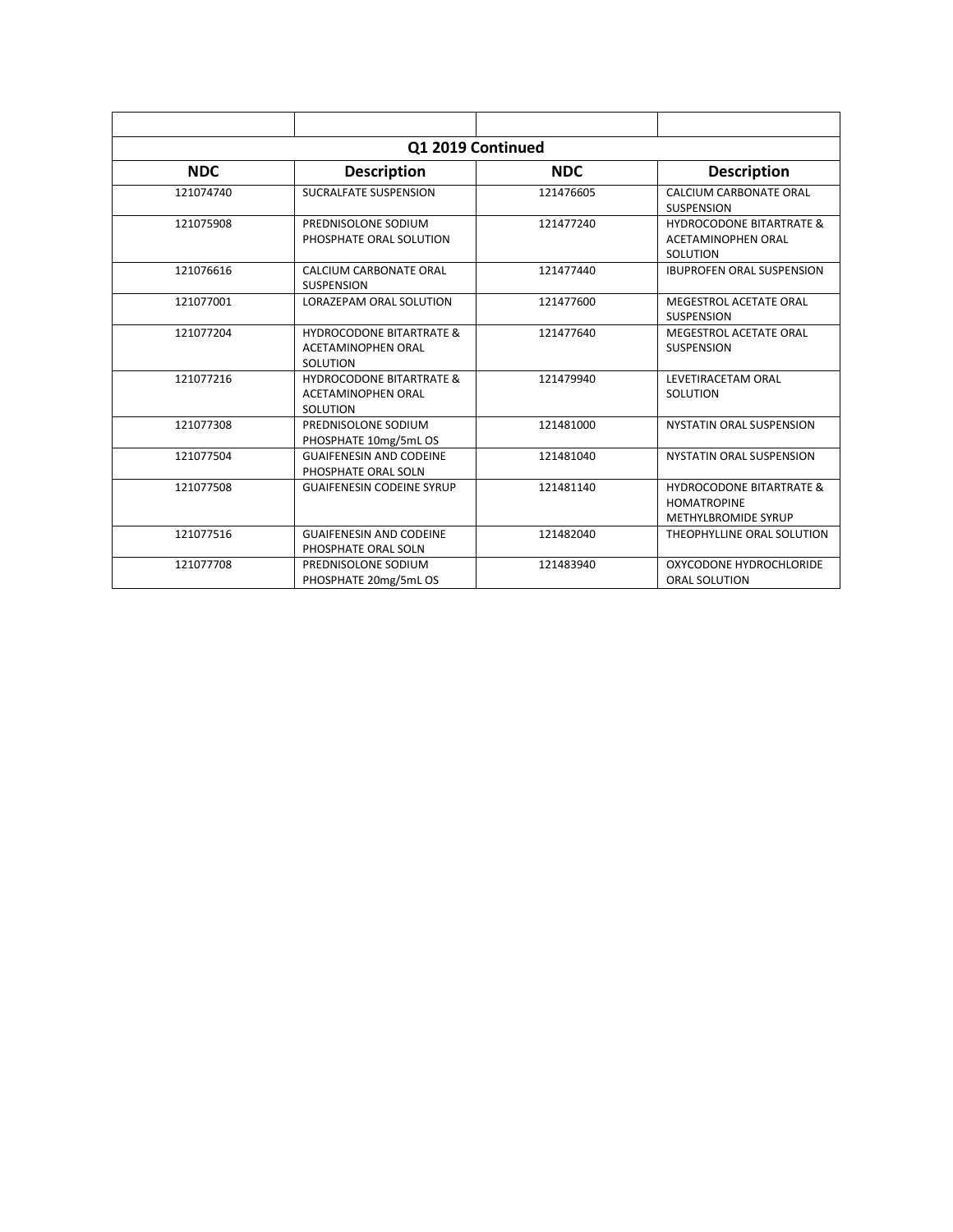| Q2 2019    |                                                                    |            |                                                                                         |  |
|------------|--------------------------------------------------------------------|------------|-----------------------------------------------------------------------------------------|--|
| <b>NDC</b> | <b>Description</b>                                                 | <b>NDC</b> | <b>Description</b>                                                                      |  |
| 121059516  | CITRIC ACID/SODIUM<br>CITRATE334 mg-500 mg/5 mL                    | 121174400  | <b>Guaifenesin Oral Solution</b>                                                        |  |
| 121050404  | ACETAMINOPHEN WITH<br>CODEINE PHOSPHATE120 mg-<br>12 mg/5 mL       | 121457740  | Lactulose 10 gram/15mL (15mL)                                                           |  |
| 121059500  | Sodium Citrate/ Citric Acid                                        | 121135000  | Valproic Acid Oral Solution                                                             |  |
| 121076616  | CALCIUM CARBONATE500<br>mg/5 mL (1,250 mg/5 mL)                    | 121477640  | <b>Megestrol Acetate Suspn</b>                                                          |  |
| 121057716  | LACTULOSE10 gram/15 mL                                             | 121481040  | <b>NYSTATIN</b>                                                                         |  |
| 121067516  | VALPROIC ACID (AS SODIUM<br>SALT) (VALPROATE<br>SODIUM)250 mg/5 mL | 121065304  | FLUPHENAZINE HCL5 mg/mL                                                                 |  |
| 121119000  | Sodium Citrate/ Citric Acid 30<br>mL                               | 121481140  | <b>HYDROCODONE</b><br>BITARTRATE/HOMATROPINE<br><b>METHYLBROMIDES</b>                   |  |
| 121057732  | Lactulose Solution USP                                             | 121048900  | Diphenhydramine HCL<br>12.5mg/5mL                                                       |  |
| 121050416  | ACETAMINOPHEN WITH<br>CODEINE PHOSPHATE120 mg-<br>12 mg/5 mL       | 121067616  | POTASSIUM CITRATE/CITRIC<br>ACID1,100 mg-334 mg/5 mL                                    |  |
| 121050400  | Acetaminophen with Codeine<br>Phosphate                            | 121472105  | FLUOXETINE HCL20 mg/5 mL                                                                |  |
| 121057616  | METOCLOPRAMIDE HCL5 mg/5<br>mL                                     | 121067016  | ETHOSUXIMIDE250 mg/5 mL                                                                 |  |
| 121064616  | AMANTADINE HCL50 mg/5 mL                                           | 121097800  | Diphenhydramine HCL<br>12.5mg/5mL (10mL)                                                |  |
| 121100800  | Acetaminophen with Codeine<br>Phosphate                            | 121063800  | Guaifenesin/Dextromethorphan<br>5mL                                                     |  |
| 121043130  | MAGNESIUM HYDROXIDE400<br>mg/5 mL                                  | 121082016  | Theophylline Oral Solution                                                              |  |
| 121064610  | AMANTADINE HCL50 mg/5 mL                                           | 121482040  | Theophylline Oral Solution                                                              |  |
| 121057708  | LACTULOSE10 gram/15 mL                                             | 121177500  | Guaifenesin/Codeine Phosphate                                                           |  |
| 121077308  | Prednisolone Sodium<br>Phosphate 10 mg/ 5mL                        | 121178100  | Childrens Acetaminophen Oral<br>Solution 5 mL                                           |  |
| 121077708  | Prednisolone Sodium<br>Phosphate 20 mg/ 5mL                        | 121065816  | TRIHEXYPHENIDYL HCL2 mg/5 mL                                                            |  |
| 121065416  | FLUPHENAZINE HCL2.5 mg/5<br>mL                                     | 121077516  | GUAIFENESIN/CODEINE<br>PHOSPHATE100 mg-10 mg/5 mL                                       |  |
| 121479415  | THEOPHYLLINE ANHYDROUS80<br>mg/15 mL (15 mL)                       | 121067716  | SODIUM/POTASSIUM/POTASSIUM<br>CITRATE/SODIUM CITRATE/CIT<br>AC550 mg-500 mg-334 mg/5 mL |  |
| 121197100  | Acetaminophen 650 mg/20.3<br>mL                                    | 121183605  | IBUPROFEN100 mg/5 mL                                                                    |  |
| 121115400  | LACTULOSE 20 gram/30mL                                             | 121127600  | Guaifenesin Syrup and<br>Dextromethorphan                                               |  |
| 121054410  | DOCUSATE SODIUM50 mg/5<br>mL                                       | 121058104  | HALOPERIDOL LACTATE2 mg/mL                                                              |  |
| 121131400  | Acetaminophen 325 mg/10.15<br>mL                                   | 121077508  | Guaifenesin Codeine Phosphate                                                           |  |
| 121223200  | <b>Guaifenesin Oral Solution</b>                                   | 121155000  | Guaifenesin/Codeine Phosphate                                                           |  |
| 121148800  | <b>Guaifenesin Oral Solution</b>                                   | 121052710  | MAGNESIUM HYDROXIDE2,400<br>mg/10 mL                                                    |  |
| 121067816  | NORTRIPTYLINE HCL10 mg/5<br>mL                                     | 121157610  | METOCLOPRAMIDE HCL10 mg/10<br>mL                                                        |  |
| 121081016  | Nystatin Oral Suspension USP                                       | 121075908  | PREDNISOLONE SOD<br>PHOSPHATE15 mg/5 mL                                                 |  |
|            |                                                                    |            |                                                                                         |  |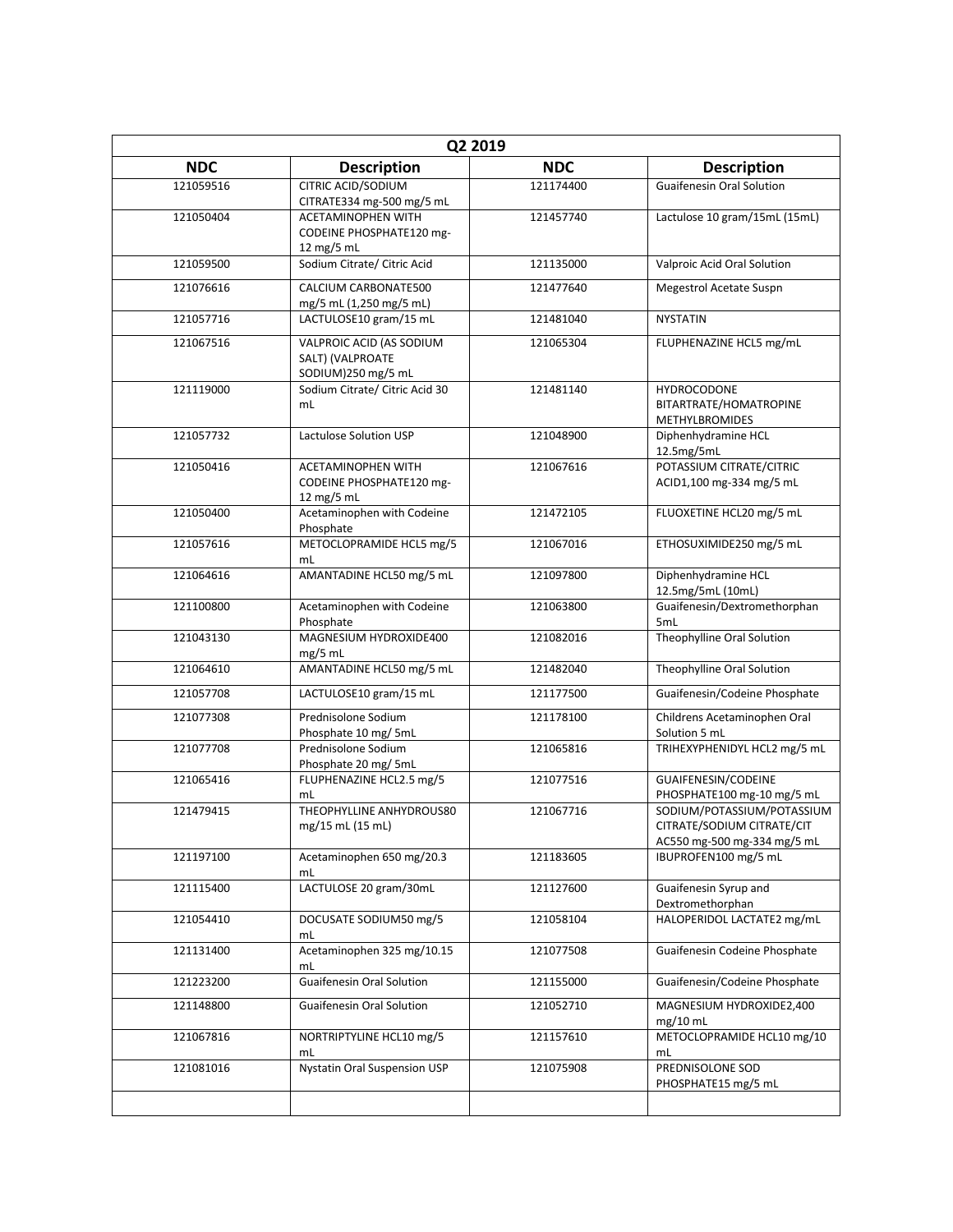| Q2 2019 Continued |                                          |            |                                                                                            |  |
|-------------------|------------------------------------------|------------|--------------------------------------------------------------------------------------------|--|
| <b>NDC</b>        | <b>Description</b>                       | <b>NDC</b> | <b>Description</b>                                                                         |  |
| 121115440         | LACTULOSE 20 gram/30mL                   | 121176130  | <b>MAGNESIUM</b><br>HYDROXIDE/ALUMINUM<br>HYDROXIDE/SIMETHICONE200<br>mg-200 mg-20 mg/5 mL |  |
| 121477600         | MEGESTROL ACETATE 400<br>mg/10 mL (10mL) | 121176230  | <b>MAGNESIUM</b><br>HYDROXIDE/ALUMINUM<br>HYDROXIDE/SIMETHICONE400<br>mg-400 mg-40 mg/5 mL |  |
| 121481000         | <b>NYSTATIN</b>                          | 121176030  | <b>MAGNESIUM</b><br>HYDROXIDE/ALUMINUM<br>HYDROXIDE200 mg-200 mg/5 mL                      |  |
| 121065700         | ACETAMINOPHEN 160mg/5 mL<br>(5mL)        | 121085340  | Sulfamethoxazole and<br>Trimethoprim Oral Solution USP                                     |  |
| 121058105         | <b>HALOPERIDOL LACTATE2</b><br>mg/mL     | 121085416  | <b>Sulfatrim Pediatric Suspension</b>                                                      |  |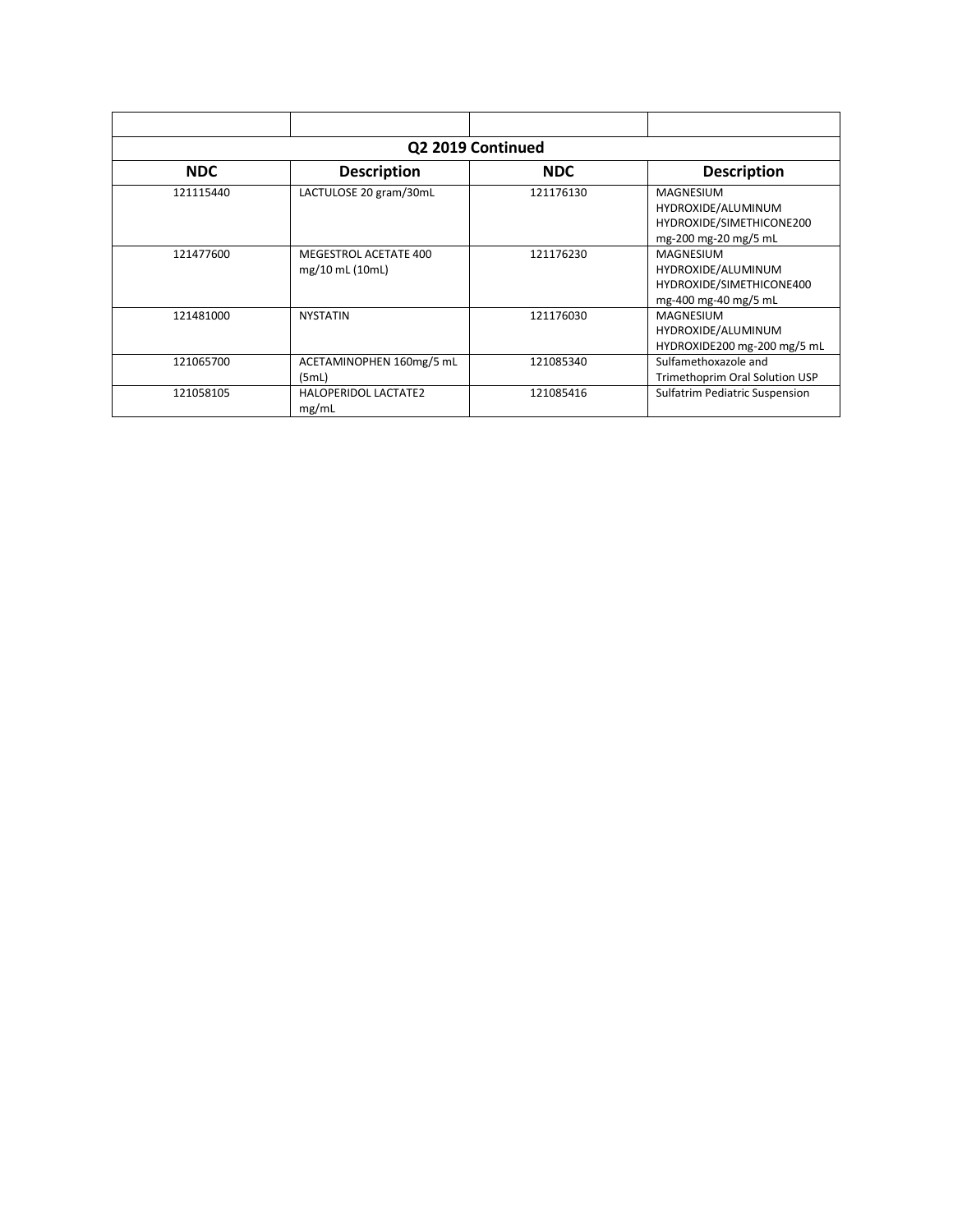| Q3 2019    |                                                                     |            |                                                                                            |
|------------|---------------------------------------------------------------------|------------|--------------------------------------------------------------------------------------------|
| <b>NDC</b> | <b>Description</b>                                                  | <b>NDC</b> | <b>Description</b>                                                                         |
| 121043130  | MAGNESIUM HYDROXIDE400<br>$mg/5$ mL                                 | 121085416  | <b>Sulfatrim Pediatric Suspension</b>                                                      |
| 121048900  | Diphenhydramine HCL<br>12.5mg/5mL                                   | 121097800  | Diphenhydramine HCL<br>12.5mg/5mL (10mL)                                                   |
| 121048905  | DIPHENHYDRAMINE HCL12.5<br>$mg/5$ mL                                | 121100800  | Acetaminophen with Codeine<br>Phosphate                                                    |
| 121048910  | DIPHENHYDRAMINE HCL12.5<br>$mg/5$ mL                                | 121115400  | LACTULOSE 20 gram/30mL                                                                     |
| 121050400  | Acetaminophen with Codeine<br>Phosphate                             | 121115440  | LACTULOSE 20 gram/30mL                                                                     |
| 121050404  | <b>ACETAMINOPHEN WITH</b><br>CODEINE PHOSPHATE120 mg-<br>12 mg/5 mL | 121119000  | Sodium Citrate/ Citric Acid 30 mL                                                          |
| 121050416  | <b>ACETAMINOPHEN WITH</b><br>CODEINE PHOSPHATE120 mg-<br>12 mg/5 mL | 121127600  | Guaifenesin Syrup and<br>Dextromethorphan                                                  |
| 121052710  | MAGNESIUM HYDROXIDE2,400<br>$mg/10$ mL                              | 121131400  | Acetaminophen 325 mg/10.15 mL                                                              |
| 121054410  | DOCUSATE SODIUM50 mg/5 mL                                           | 121135000  | Valproic Acid Oral Solution                                                                |
| 121057708  | LACTULOSE10 gram/15 mL                                              | 121148800  | <b>Guaifenesin Oral Solution</b>                                                           |
| 121057716  | LACTULOSE10 gram/15 mL                                              | 121155000  | Guaifenesin/Codeine Phosphate                                                              |
| 121057732  | Lactulose Solution USP                                              | 121157610  | METOCLOPRAMIDE HCL10 mg/10<br>mL                                                           |
| 121058104  | HALOPERIDOL LACTATE2<br>mg/mL                                       | 121174400  | <b>Guaifenesin Oral Solution</b>                                                           |
| 121058105  | HALOPERIDOL LACTATE2<br>mg/mL                                       | 121176030  | MAGNESIUM<br>HYDROXIDE/ALUMINUM<br>HYDROXIDE200 mg-200 mg/5 mL                             |
| 121059500  | Sodium Citrate/ Citric Acid                                         | 121176130  | MAGNESIUM<br>HYDROXIDE/ALUMINUM<br>HYDROXIDE/SIMETHICONE200<br>mg-200 mg-20 mg/5 mL        |
| 121059516  | CITRIC ACID/SODIUM<br>CITRATE334 mg-500 mg/5 mL                     | 121176230  | <b>MAGNESIUM</b><br>HYDROXIDE/ALUMINUM<br>HYDROXIDE/SIMETHICONE400<br>mg-400 mg-40 mg/5 mL |
| 121063800  | Guaifenesin/Dextromethorphan<br>5mL                                 | 121177500  | Guaifenesin/Codeine Phosphate                                                              |
| 121065304  | FLUPHENAZINE HCL5 mg/mL                                             | 121178100  | Childrens Acetaminophen Oral<br>Solution 5 mL                                              |
| 121065816  | TRIHEXYPHENIDYL HCL2 mg/5<br>mL                                     | 121197100  | Acetaminophen 650 mg/20.3 mL                                                               |
| 121067516  | VALPROIC ACID (AS SODIUM<br>SALT) (VALPROATE<br>SODIUM)250 mg/5 mL  | 121223200  | <b>Guaifenesin Oral Solution</b>                                                           |
| 121067616  | POTASSIUM CITRATE/CITRIC<br>ACID1,100 mg-334 mg/5 mL                | 121457740  | Lactulose 10 gram/15mL (15mL)                                                              |
| 121067816  | NORTRIPTYLINE HCL10 mg/5<br>mL                                      | 121467500  | Valproic Acid Oral Solution                                                                |
| 121072716  | RANITIDINE HCL15 mg/mL                                              | 121472105  | FLUOXETINE HCL20 mg/5 mL                                                                   |
| 121075908  | PREDNISOLONE SOD<br>PHOSPHATE15 mg/5 mL                             | 121472710  | RANITIDINE HCL15 mg/mL                                                                     |
| 121076616  | CALCIUM CARBONATE500 mg/5<br>mL (1,250 mg/5 mL)                     | 121476605  | CALCIUM CARBONATE500 mg/5<br>mL (1,250 mg/5 mL)                                            |
| 121077308  | Prednisolone Sodium<br>Phosphate 10 mg/ 5mL                         | 121477440  | Ibuprofen Oral Solution                                                                    |
| 121077508  | Guaifenesin Codeine Phosphate                                       | 121477600  | MEGESTROL ACETATE 400 mg/10<br>mL (10mL)                                                   |